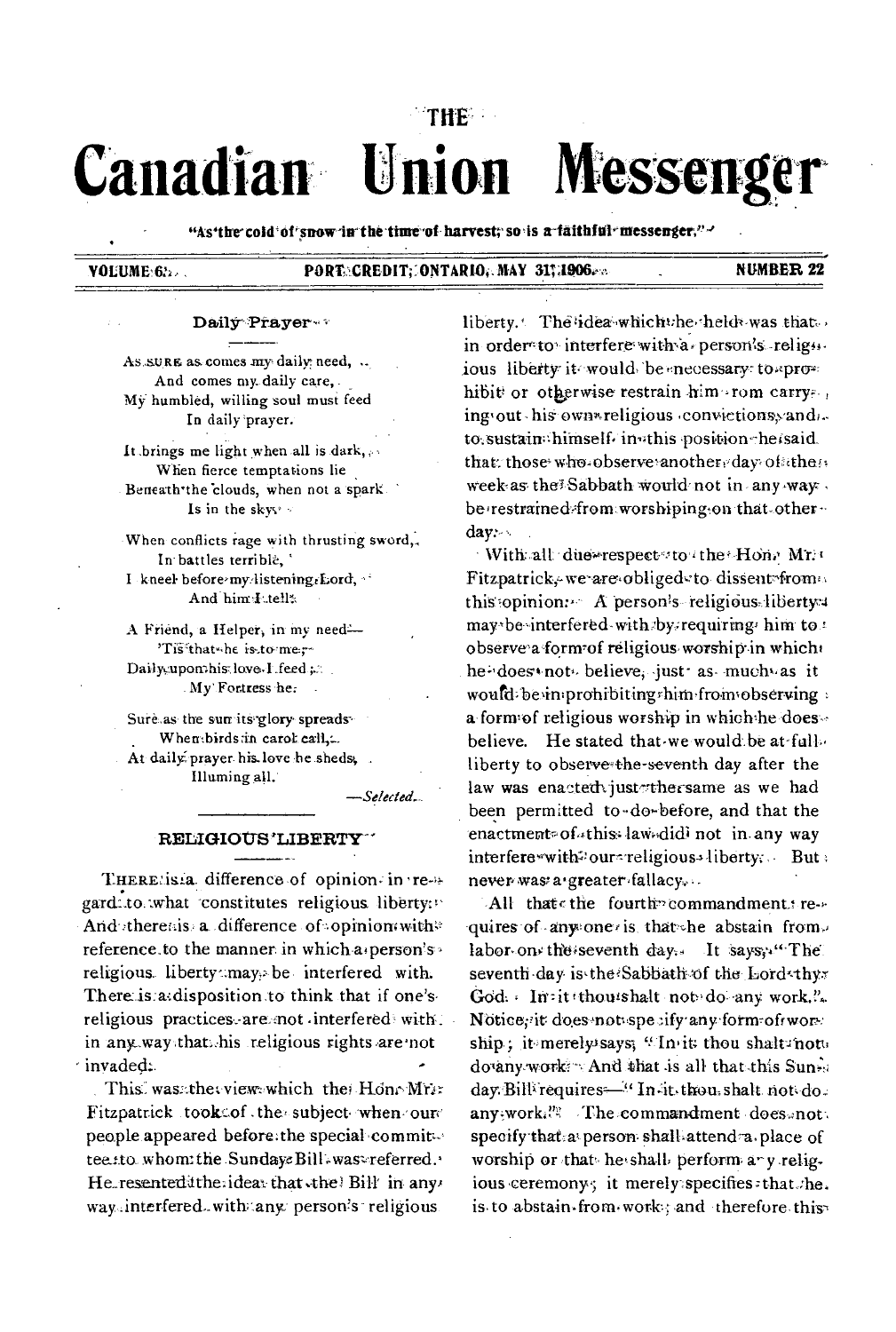proposed Sunday Bill requires of every person in the Dominion of Canada exactly what the fourth commandment would require if that commandment were enacted into civil law.

Religious liberty, as generally understood, is freedom to worship God according to the dictates of, one's own conscience, and this includes freedom from and exemption from all forms of worship that may be regarded as sacred by any one else. One's religious opinions can be known only by his words and his outward acts, especially, by the latter. When one yields to a legal requirement to observe a form of religious  $\frac{1}{2}$ worship such as Sabbath-keeping, what conclusion can people arrive at by his actions other than that he holds that form of worship to be sacred ? His conscience tells him that the seventh day is the Sabbath, and the word of God confirms the convictions of his conscience; but he is compelled by civil law to give the lie both to his conscience and to the word of God by acting as if he believes that the first day of the week is equally sacred.

## **INTOLERANCE**

IT SEEMS to be utterly impossible for some men to make any distinction whatever between Sin and Crime. To them all wrong-doing is crime, and as such it is considered as deserving of punishment at the hands of the Civil Governnrent, unless we except the particular sin of which they happen to be guilty. Such men seem to be utterly incapable of making any distinction between a bank robber and an idolator, between a blasphemer and a horse-thief, between a polygamist and a Sabbath-breaker. In the estimation of such men, an infidel, or any one who happens to disagree with them on some point of doctrine, is a criminal, and consequently he has no rights which they, as professed Christians are under any obligations to respect. He is des ignated as "The notorious.

And if in a quiet way he points out to those who are trying to enforce religion and religious practices upon the people by law, that their attempt is an invasion of religious liberty, he is dubbed "a mocker."

Such men seem to be utterly incapable of comprehending that there is a limit to the power of Civil Government, and that that limit is reached when they come to the subject of religion. They seem to be sensible enough about ordinary business matters. They would not think of taking a timepiece to a bla2ksmith for repairs, or of employing a carpenter to lay a stone wall. They seem to understand well enough that a jack-plane cannot be used for boring holes, nor a typewriting machine for pegging boots. But somehow these men seem to think that the Government can do anything, if not everything. Is there need of establishing a hospital for the care of the sick, a university for the education of the people, a steamship or railway line, apply to the Government. Is there need of reform in religion or some of the forms of religious worship, apply to the Government.

It is indeed a fact that the Civil Government is the highest form of human power of which we know anything, but for all that, its powers are limited. It is simply a creature, and its powers, like those of any other creature, are restricted. It can do only those things fur which it was created—those things which it is capable of doing, and everyone ought to know that those things pertain entirely to this world.

In the estimation of some people the Civil Government is a sort of paternal  $\sin$ stitution, endowed with all power, both civil and ecclesiastical ; and if the subjects of the Government prove recreant to their religious duties, or to some of them at least, aremedy will be found in the enforcement of civil law. So pronounced was this. opinion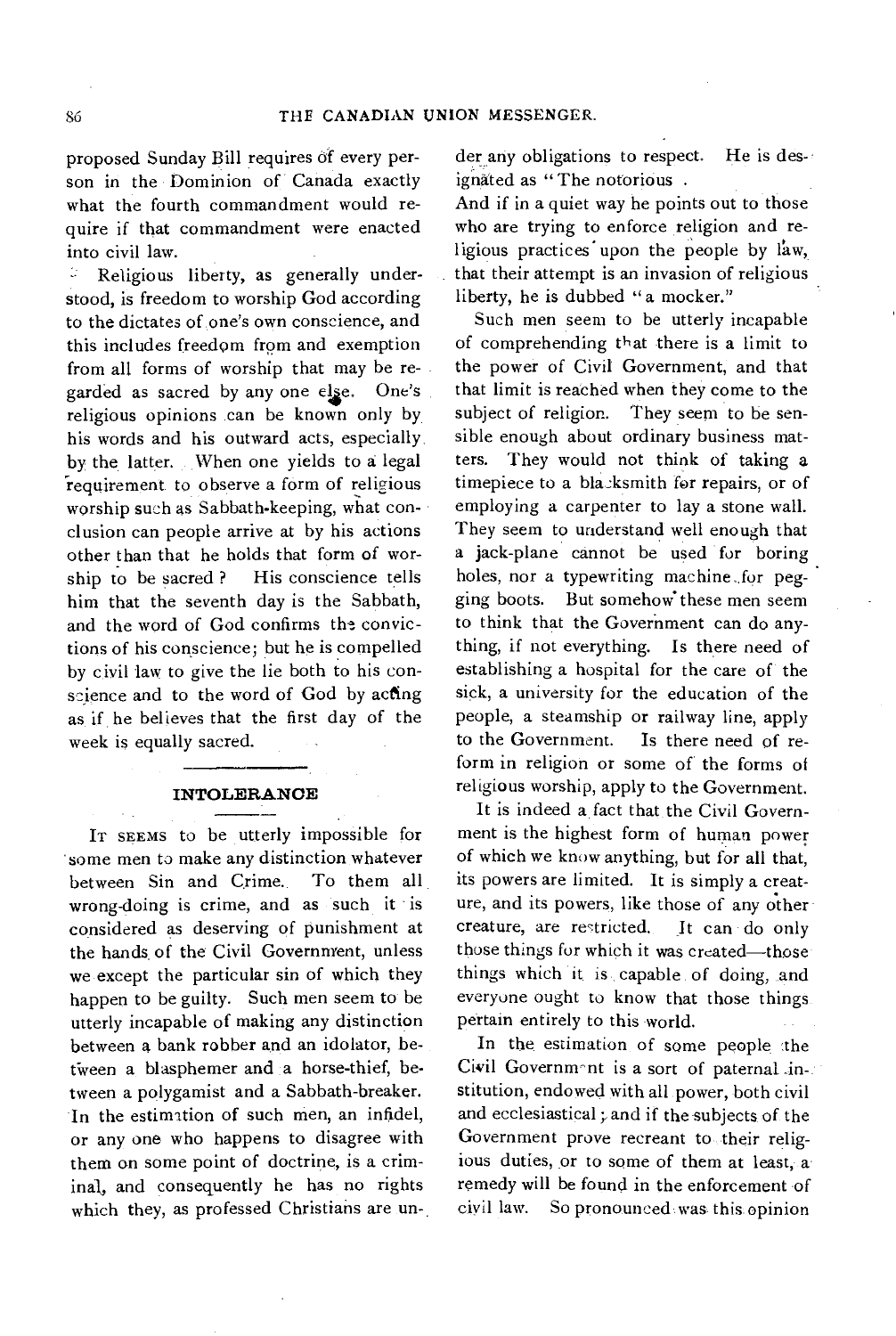among those who appeared before the special committee at Ottawa recently to oppose the Sunday Bill now before Parliament, that with the single exception of the Seventhday Adventists, the opinion was unanimous.

The interests of both religion and toler-. ation are best served when the civil and the ecclesiastical powers are kept entirely sepate. It is the union of these two powers which has produced bigotry and intolerance in all ages ; and even in our own day, a failure on the part of those having a leading influence in shaping legislation, both in the Church and in the State, will as surely lead to the same results, as they have done in the past. Legislation by the Civil power upon the subject of Religion will inevitably lead to intolerance.

# **A. LETTER**

#### MAY 25, 1906.

TO THE MESSENGER :-

I had the privilege last Sunday evening of attending a stereoptican lecture on China and its mission work. As I saw what others are sacrificing for the forwarding of the gospel in this heathen land, the thought came to my-mind, "If we as Seventh-day'Adventists do not do our work as representatives of the last message, others will be raised up to take up our work and carry it forward. Even now, because of our hesitancy, others not of our faith are pushing into these neglected fields and gaining footholds which will make it harder for the truths of the third angel's message to be heralded."

What we neglect to do in times of peace will have to be done in times of trouble and war. I have been impressed to make a renewed consecration to the work before us. While taking my rest 1 have time to think and\_ study and realize more fully ,the importance of the times. I ask your prayers.

One hundred and fifty missionaries recently gave their lives for the forwarding of the gospel as they understand it. How much more willing should we be to make any sacrifice for the third angel's message ?

Yours in His service,

SADIE BAKER.

# **LORNEDALE ACADEMY NOTES**

WE WERE very much pleased to meet our old friend, T. H. Robinson, at the recent meeting of the Conference Committee held at Lorne Park. He has been absent from the conference for about two years, and he returns to us with good courage to engage in the work with his old, time vigor.

Brother John McEachern, who has been attending the school for the past year, intends to start out with a tent on the Manitoulin Island next week. We are sure that all the Conference Committee as well as all the members of the school wish him abundant success in his efforts. He will be associated with a young man who has recently, gradu'ted from Union College, College View, Neb. It is a scurce of encouragement to us to see our young men engaging in the work of the Lord, and we trust that many others from the school will be prepared to engage in the same work at no distant date.

Mr. John Folinsbee, mayor of Strathroy, met with the Conference. Committee at its recent session, and we very much enjoyed, his counsel and advice in laying plans for future work upon the subject of religious liberty. Although not fully identified with us as a people, Mr. Folinsbee is in hearty sympathy with our work ; and when it was suggested that an evangelist from California come to Toronto to labor in the interests of the third angel's message, he was the first to pledge himself as one of ten to meet the necessary expenses." •

Mr. Folinsbee has recently written and: . published a tract upon the Sabbath ques-